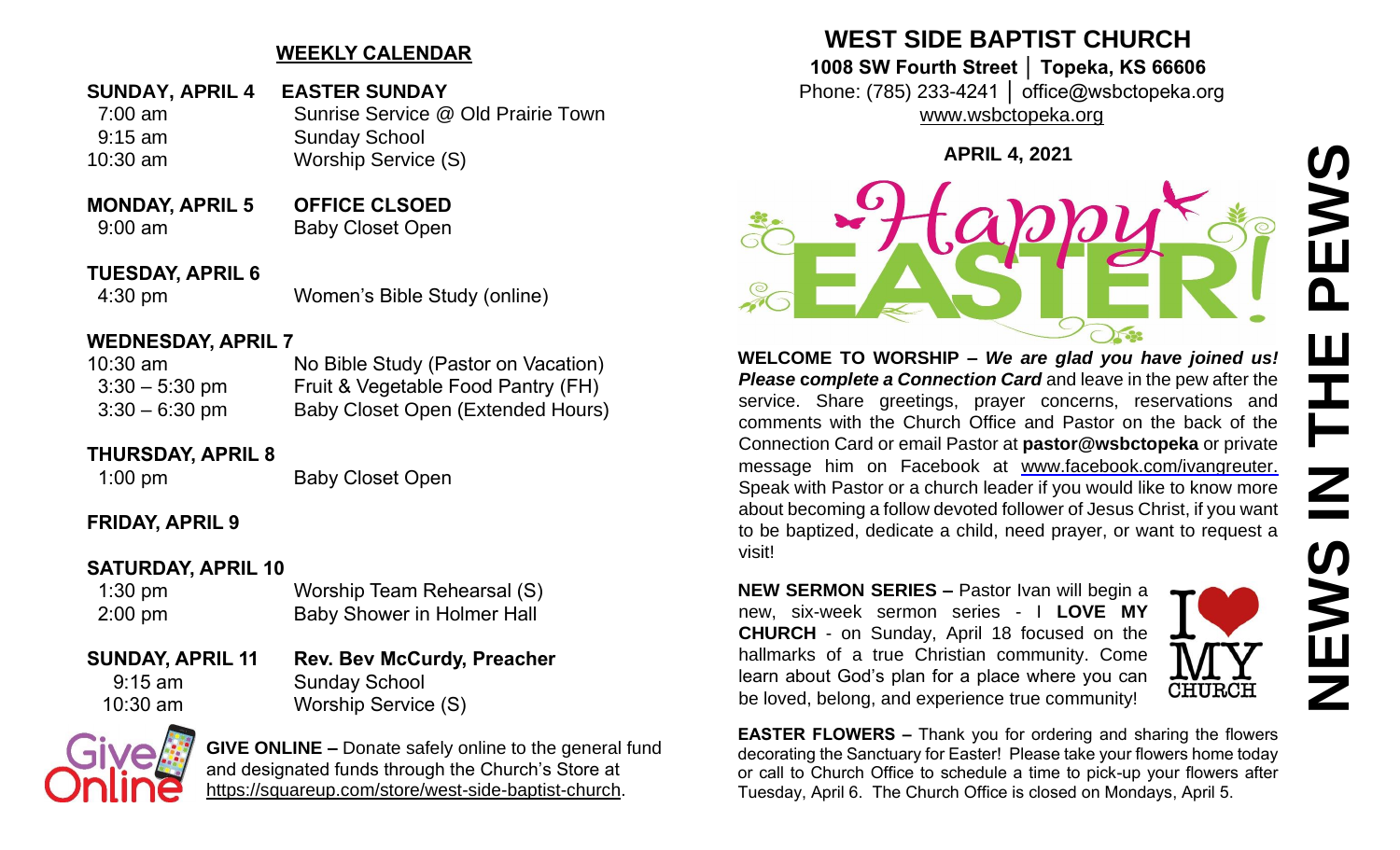#### **ADMINISTRATIVE PROFESSIONALS' DAY –**

We are grateful for Lynda Cokeley! She is a great church office administrator who works hard to keep the church working - including **Professionals** keeping me on task. Help me honor her this



year on **Administrative Professionals Day is Wednesday, April 21.** Send a card. Give a gift. Call her. Let her know you appreciate her hard work and dedication. ~ Pastor Ivan

**ADULT SUNDAY SCHOOL** - For the next few weeks, the Adult Sunday School Class will be viewing and discussing the documentary "American Gospel" which investigates several gospel movements prevalent in American preaching today. "Christ Alone" answers the question Is Christianity Christ plus? while "Christ Crucified" answers the question Is Christianity Christ minus? Jack Janway

**BABY SHOWER SAVE THE DATE -** Please plan to join us for a baby shower to celebrate the birth of Malcolm Alan Smith with his parents, Matt, and Ashley Smith. **Saturday, April 10th at 2:00 pm in Holmer Hall, West Side Baptist Church.** 



**BIBLE STUDY ONLINE** – Join us for **"The Psalm Book of Israel" Bible Study on Wednesday MORNINGS at 10:30 am in Holmer Hall (face masks, mass limit, and social distancing required) or ZOOM (see email for link and password).** 

**BRIDAL SHOWER -** Please join us for a bridal shower honoring Tera Triggs on Saturday, April 17 at 11:00 am. It will be held at West Side Baptist Church in Holmer Hall. Tera and Dewey are registered at Target and Bed, Bath and Beyond. Please RSVP to Colleen Smith if you plan to attend.

**CHILD DEDICATIONS –** We will be dedicating children to the Lord on Mother's Day (Sunday, May 9) and Father's Day (Sunday, June 20). Please speak with Pastor Ivan if you would like to dedicate a child.



**PUBLIC HEALTH NOTICE:** To mitigate the spread of the Coronavirus (COVID 19), the Church leaders have enacted *Phase 2 - Yellow Protocols*. Effective immediately until further notice:



• **MASKS REQUIRED -** All persons (age 6 and older) are required to **WEAR A MASK IN PUBLIC including employees of the church,** with certain exemptions apply including all children *age 5 and under*, when social distancing (keeping

six feet of distance between yourself and others outside your household, except for occasional or incidental moments of closer proximity) is not possible.

- **LIMIT MASS GATHERINGS to 500 persons (including weddings)** OR 75% capacity of a room after restrictions and protocols are observed. The Sanctuary has a capacity of 250 seats. The restricted limit is 92 persons.
- **HIGH RISK INDIVIDUALS and PARENTS AND SMALL CHILDREN should take more intensive precautions including** *staying-safe-at home*. For more information about preventing the spread of COVID 19, visit: <https://www.snco.us/hd/coronavirus> or the Centers for Disease Control and Prevention.

### **SHAREFEST** - After being cancelled last year, **SHAREFEST will be held April 24, 2021 8am -12pm**. **SHAREFEST** is an event that was created with



the belief that churches and organizations can do more together than any one group could do separately to reach out to its community. We serve in school districts, community organizations all over the city by landscaping, painting, constructing, and cleaning up the grounds of area schools and buildings. West Side Baptist has registered for this

event and pledged 10 individuals to work. You may pick which school you want to work at and what job you would like. Nelda and I picked Topeka High School as landscapers. I also volunteered my truck to haul mulch. **Please go to Sharefesttopeka.com and register.** If you order before April 11th, you will receive a T-shirt to wear on the day at work. Be sure to order your size when you register. After work, there will be a celebration at Evergy Plaza downtown. There will be food trucks for food purchase to support local business. Please contact Jack Janway for any questions or assistance.